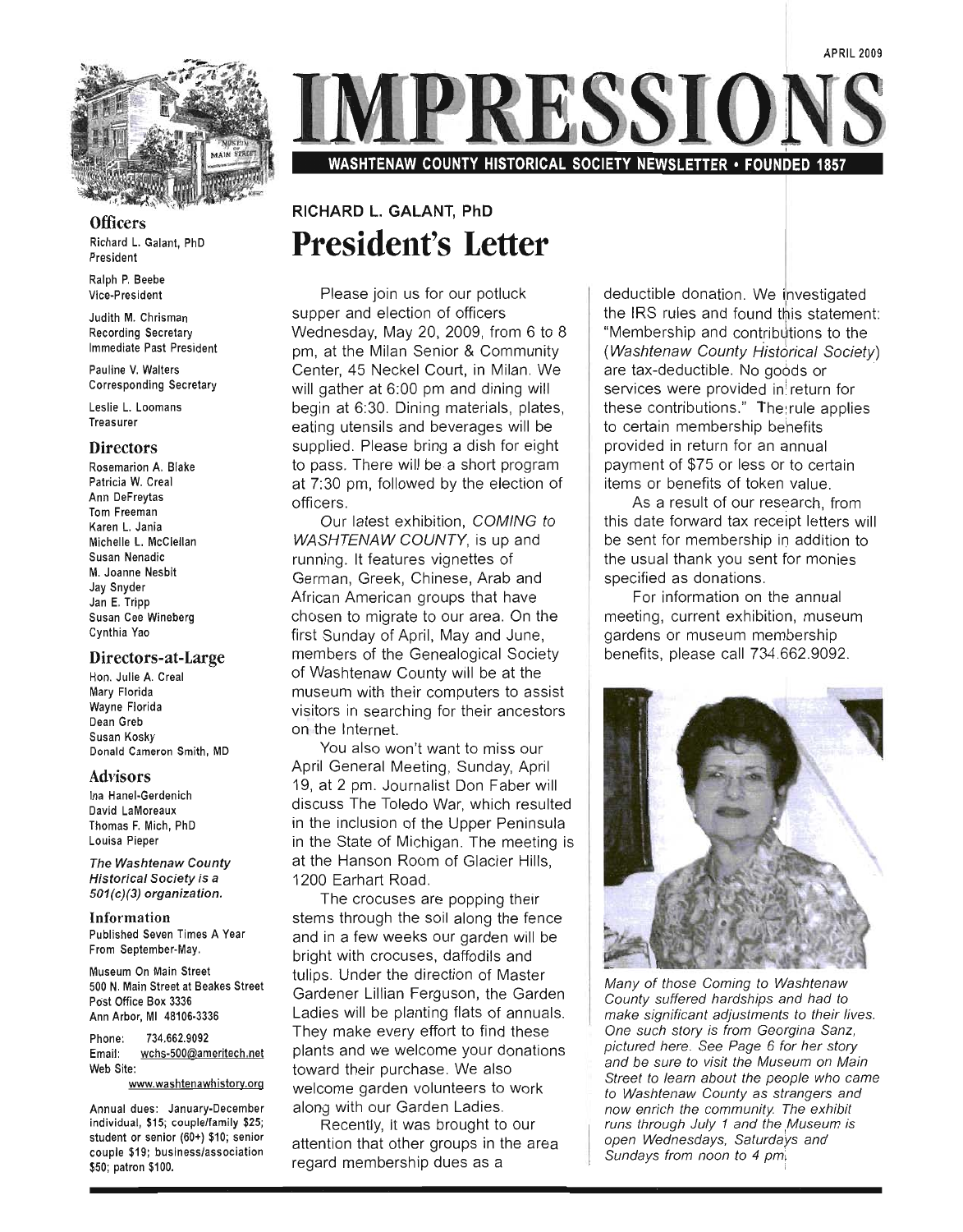#### **WASHTENAW COUNTY HISTORICAL SOCIETY IMPRESSIONS APRIL 2009 APRIL 2009**

#### **KATHLEEN DOW • HEAD OF ARCHIVAL PROCESSING AND CATALOGUING, AND CURATOR OF THE TRANSPORTATION HISTORY COLLECTION**

# **How We Traveled**



**Kathleen Dow included some of the materials in the collection to give attendees a sense of the kind of information that is available.** 

At the Washtenaw County Historical Society General Meeting last month, Kathleen Dow introduced members and guests to the extensive University of Michigan Transportation History Collection. Dow is curator of the collection and head of archival processing and cataloguing of the Special Collections Library. The talk took place at the Harlen Hatcher Graduate Library, where the collection is housed on the 7th floor.

"The original Transportation Library was the creation of John Worley, a professor of engineering at U. of M.," said Dow. "A published author of monographs on transportation and a respected highway expert, Worley began building the collection in 1923 to support transportation-related studies in the U of M School of Engineering. The first books purchased for the Transportation Library were housed in East Hall. They were later moved to the second floor of the Undergraduate Library and in 1992, to the Hatcher Library."

Dow said that in the early days, the study of transportation concentrated heavily on railroads. In addition, it included flight, ships and waterways, carriages and automobiles (particularly early 20th century luxury models), roads and highways, and bicycling and bicycles. In 1992, the rare books, graphics, photographs, paintings, and archival collections that formed a portion of Professor Worley's Transportation Library, were transferred to the Special Collections Library and became known as the Transportation History Collection. Curators have continued to add materials through purchases and donations.

"Before his tenure as the curator of the library ended in 1946, Professor Worley had acquired several thousand volumes of railroad annual reports and other official documents as well as a rich collection of prints, drawings, photographs, and ephemera related to trains and railroads," said Dow. "With close to 6,000 volumes of railroad annual reports, reports to stockholders, and engineer's reports for American lines, a project has been started to digitize all of the reports and place them on the web for use by the general public. Starting with railroad lines in Michigan, the

railroads website now contains annual reports for the Ann Arbor Railroad and the Michigan Central Railroad, to name two. The reports are searchable and may be downloaded. "

Dow presented an overview of the collection and then went on to explore more thoroughly two archival collections: the Lincoln Highway Association Archive and the Charles Ellet, Jr. Papers.

#### **The Lincoln Highway Association**

Founded by Indianapolis businessman and entrepreneur Carl Fisher, the Lincoln Highway Association included representatives from the automobile, tire and cement industries. The goal was to plan, fund, construct and promote the first transcontinental highway



**An example of early** 20lh **century train travel advertising that is part of the collection on railroads.**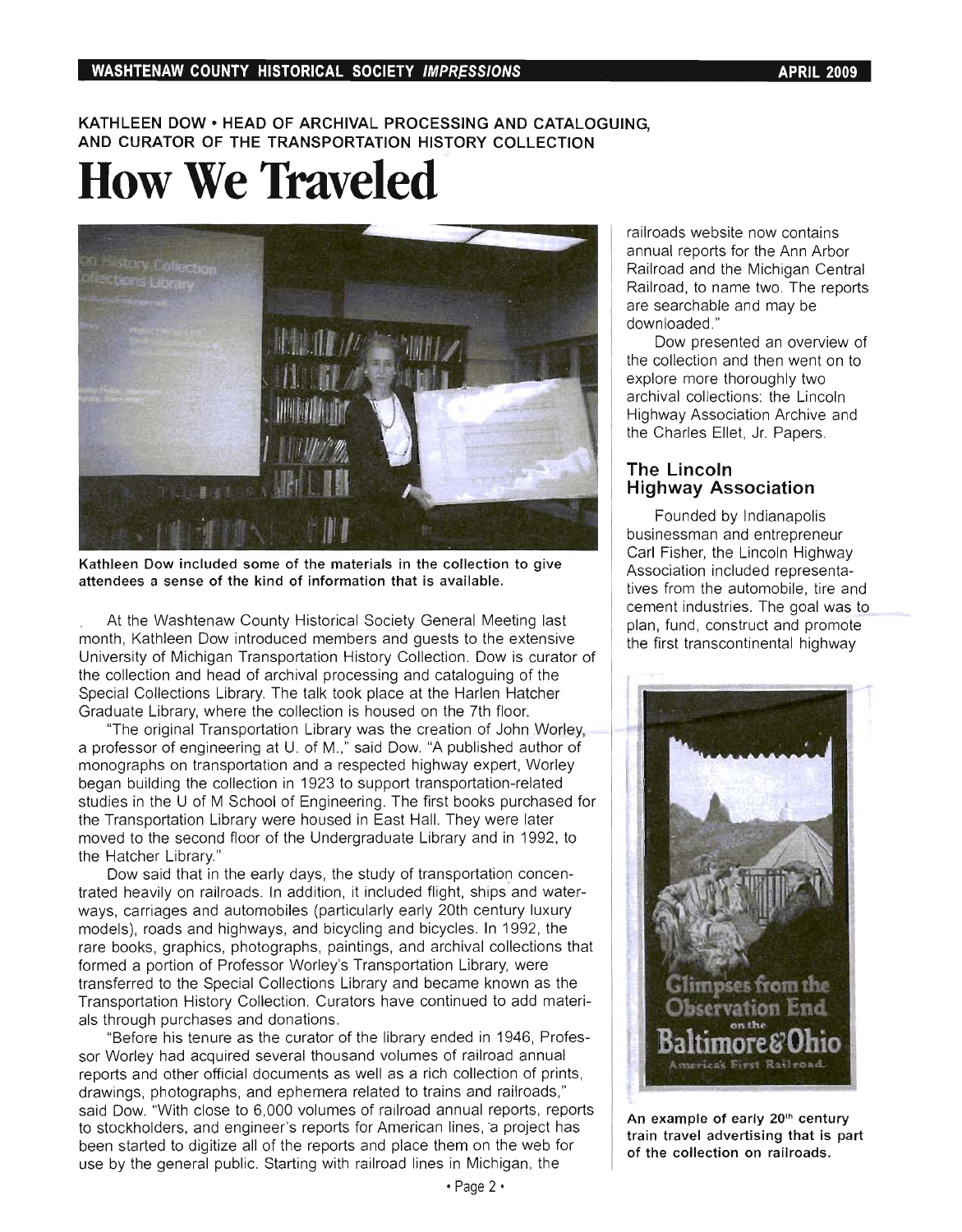

A photograph of the Ann Arbor No. 7, an Ann Arbor Railroad Company railroad car ferry in service in 1925. Crossing Lake Michigan carrying fully-laden railroad cars below deck and passengers on the upper decks, ferries like the Ann Arbor No. 7 considerably shortened the travel time between Michigan and the upper Midwestern states.

in North America. Following the most direct route possible, from New York to San Francisco, it would consist of both existing and newly built roads that covered approximately 3,400 miles.

'The archive consists of five linear feet of manuscript material (including scrapbooks), six published road guides, six drawings by landscape architect Jens Jensen, and 3,012 photographs," said Dow. "These are materials from the central office in Detroit dating from 1912 through the early 1940s. There are letters, manuscript trip logs, minutes of meetings of the board of directors, reports, contracts, membership sales and subscriptions records, planning documents, financial statements, press releases, maps, and newsletter enclosures. Scattered throughout the archive are maps created by the association as well as local or federal government surveying maps or those published by the Automobile Association of Southern California.

"The correspondence portion of the archive contains hundreds of letters signed by such people as Carl Fisher, William Dobyns,

Arthur Pardington, Henry Ford, Austin Bement, Gael Hoag, Henry Joy, and H.C Ostermann," continued Dow. "From the early years there are many letters soliciting financial, or even just philosophical support. Carl Fisher's written plea to Henry Ford prompted a reply from James Couzens declining to offer any support to a privately funded highway. [Couzens, later a Michigan senator, was at that time associated with the Ford Motor Company.] He writes '... it is better to spend our money in making the price of the cars low, as this will have the beneficial effect of putting more cars in use ... the greater demand there will be for the government building Good Roads.' There is also a letter from Woodrow Wilson's secretary declining a certificate and a presidential endorsement of the project."

Most of the solicitations for financial support were positive, according to Dow, and "showed a sense that the building of this "drivable ocean to ocean highway would strengthen, and even create, a multitude of businesses." There are nine notebooks of various sizes that log each mile and every turn along various sections of the highway. These logs were the raw data that was later edited, expanded or condensed and used in the official field guides published by the Association . The collection also includes minutes of the board of directors meetings.



One of three photos taken by U of M student Harry F. Baker between 1909 and 1911 while working for Orville and Wilbur Wright.

"Most of the meetings were held in Detroit, but there are a few that were convened in Indianapolis and New York," said Dow. "There are discussions of routes, troubles with local government officials, discussions of changes in leadership and membership, and memorials acknowledging the passing of a colleague."

In 1920, planners developed a model section of road called the "Seedling Mile," located in Lake County, Indiana, between Dyer and Schererville. Design specifics included a 110-foot right-of-way, a 40-foot wide concrete pavement 10 inches thick, a minimum radius for curves of 1,000 feet with guardrails at all embankments, curves that were superelevated, no grade crossings or advertising signs, and a footpath for pedestrians. Most notable, says Dow, was the addition of a campsite to be designed by landscape architect, Jens Jensen, who worked with Frank Lloyd Wright. He designed a site that would blend in with the surrounding countryside.

More than 3,000 photographs, part of the original gift of the archive, document the early research and yearly trips taken by the directors and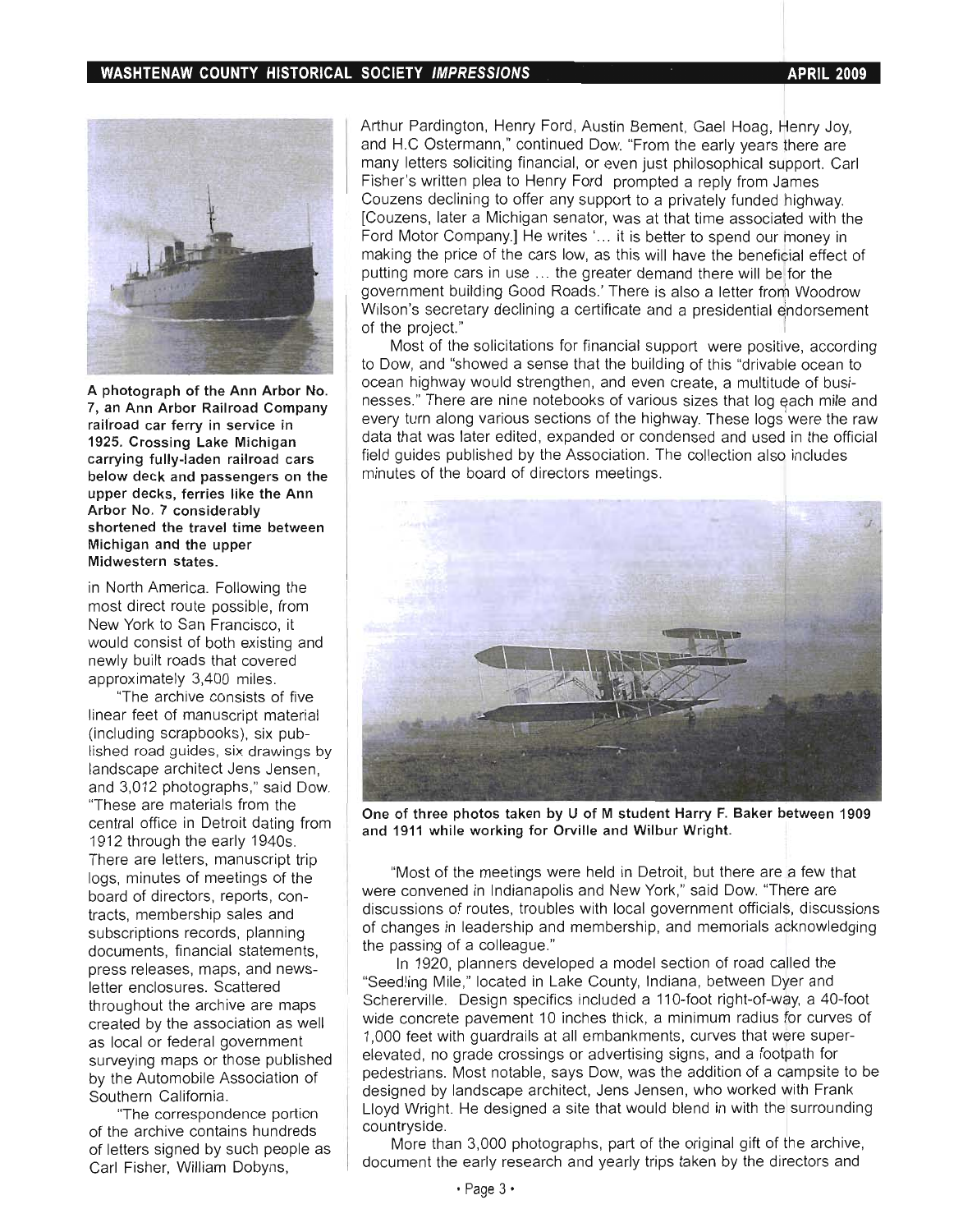#### WASHTENAW COUNTY HISTORICAL SOCIETY IMPRESSIONS **APRIL 2009**



Ann Arbor resident and engineer John G. Claybourn donated this photo of the excavation of the Culaybra Cut, one of the most treacherous sections excavated during the building of the Panama Canal. He donated 24 albums and hundreds of handbooks and serieals to the Transportation Library.

field secretaries of the Association . Funded by grants from the Friends of the University Library and the new Lincoln Highway Association (founded in 1992), all of the photographs have been re-housed in archival quality sleeves, digitized and placed on the web in a searchable website. They can be found in the original categories designated by the Lincoln Highway Association: California, Yosemite, Nevada, Victory Highway, Midland Trail, Arizona, Utah, Colorado, Wyoming, Nebraska, Iowa, Illinois, Indiana, The Ideal Section, Michigan, Ohio, Pennsylvania, New Jersey, New York, Portraits, and General.



Carl Fisher, founder of the Lincoln Highway Association, also planned and developed the North-South Dixie Highway, portions of which are now 1-75, considered the gateway to Florida.

#### Charles Ellet, Jr. Papers

Dow described Charles Ellet, Jr. as "one of the foremost American civil engineers of the 19th century." He is best remembered for his efforts in introducing the suspension bridge into the United States and for his experimentation with different types and configurations of twisted and untwisted wire cables used in building these bridges.

"Born in Penn's Manor, Pennsylvania, Ellet had a natural aptitude for math but little formal education," said Dow. "As a young man he traveled to Europe, observing bridge construction while also attending engineering classes in Paris. When he returned to the United States, Ellet quickly



established himself as a talented railroad and canal surveyor and an innovative bridge designer."

Ellet was a prolific correspondent and the collection includes letters that provide much information about his professional and personal life. One of interest is a letter written in 1838 by Prussianborn engineer John Augustus Roebling, who was interested in Ellet's use of twisted wire cables as a bridge's support structure. Although the two engineers never worked together, Roebling went on to great success and is most well known for his design and construction of the Brooklyn Bridge.

In 1848, Ellet was awarded the design and building contract for a bridge that would span the Niagara Falls River. He built a single-level foot and carriage bridge linking Canada and the United States, the first such bridge at the Niagara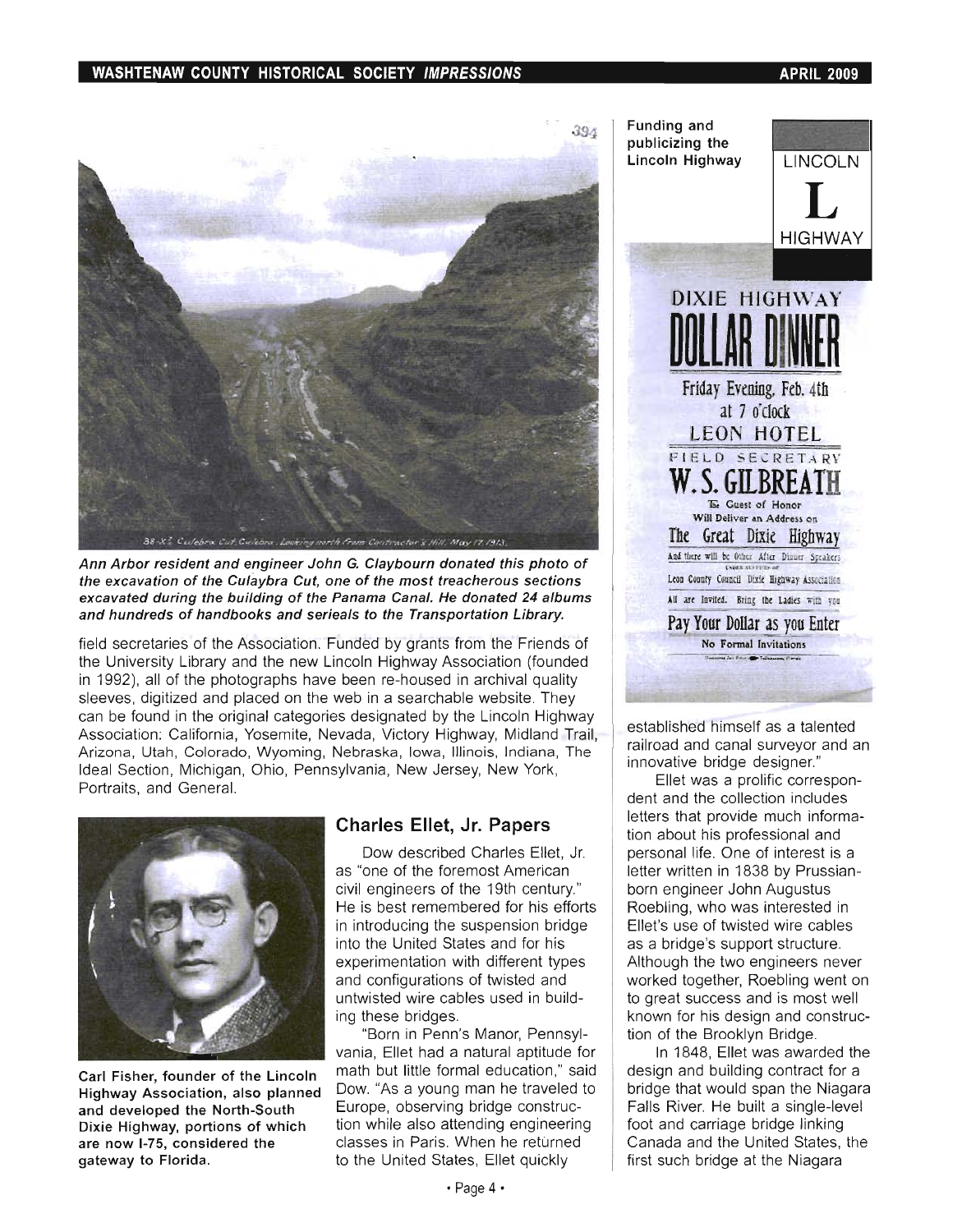

Charles Eller

Charles Ellet, whose extensive papers archived in the Special Collections Library consist of seven linear feet of correspondence that include business and financial records and small drawings and sketches; six large drawings of the Niagara Falls Suspension Bridge; 20 manuscript notebooks, and 150 books, pamphlets and memorials written by Ellet.

#### Falls Gorge.

"Ellet fell into a dispute with both the Canadian and United States' governments over ownership of the bridge and the distribution of its tolls," said Dow. The bridge was torn down in 1849 and rebuilt by John Roebling in 1854, this time as a bi-Ievel bridge with an upper platform for foot and carriage traffic and a lower platform for trains. Roebling retained the massive piers that Ellet designed and built for the bridge."

A letter from Ellet's wife Elvira (Ellie) in 1854 bears the heartbreaking news that his suspension



Some of Ellet's tools.

II. bridge at Wheeling, Virginia, had collapsed. For many years, the 1,010foot bridge had the distinction of being the longest suspension bridge in the world. However, strong winds during a storm led to the cable bolts attached to the piers to give way, causing the collapse. Although the Wheeling Bridge was rebuilt, it would be the last that Ellet would build. He instead turned his attention to engineering solutions to the flooding problems at the mouth of the Mississippi River and, later, to using his ram-boats in battles during the Civil War.

"At the beginning of the Civil War, Ellet approached the Union Army and proposed retrofitting steamboats with reinforced prows and iron rams," said Dow. "These ships, used by the United States Navy, were designed to assault Confederate ships and coastal forts on the Mississippi River. Ellet was commissioned as a Colonel to command his fleet of ram ships and they were successfully used in battle."

During the Battle of Memphis, while commanding the ram boat, The Queen of the West, Ellet was wounded in the leg and subsequently died on June 21, 1862. Some accounts suggest that he did not die of his wound, but rather from the measles. Tragedy continued to haunt the Ellet family when Elvira died shortly after her husband, some said from a broken heart. One year later, their son Charles Rivers Ellet, died.

As the current part-time curator of the Transportation History Collection, Dow continues to acquire material related to all modes df transportation and their related infrastructures. Over the past several years she has been broadening the scope of acquisitions to include the history of transportation outside the United States. Dow welcomes questions and queries and invites those interested in transportation to visit the Special Collections Library, which is open to the general public. She can be reached at kdow@umich.edu, or 734-764-9377.

### **Museum Shop Books For Sale**

#### **Three new books now available at the Museum Shop:**

LEGENDS and LEGACIES, The Greeks in Ann Arbor, Michigan. By Pearl Kastran Ahnen. Soft cover, 200 pp, \$15

THE THIRD MARKED TREE, Paths Through the Wilderness - John Williams of Webster Township and His Descendants. By James Baldwin Parker and Osbert Oliver Williams. Hard cover, 314 pp, \$20

WEBSTER: A Time, A Place, A People. By Grace Shackman. (About Webster Township, Washtenaw County, Michigah.) Soft cover: 274 pp, \$27.50; Hard cover, \$32.50

#### **Two books relating to our current exhibit: Coming to Washtenaw County, also are available.**

ANOTHER ANN ARBOR, By Carol Gibson and Lola M. Jones. (About the African-American community in the Ann Arbor area.) Soft cover, 128 pp, \$20 JEWISH ANN ARBOR, By Richard and Ruth Adler. Soft cover, 128 pp, \$20

#### **And finally, we have a book that will appeal to** tie **many that worked for Argus Camera.**

ARGOMANIA, A Look at Argus Cameras and the Company That Made Them. By Henry J. Gambino. Soft cover, 222pp. \$40l

Books are available for purchase at the museum or through the website, www.washtenawhistory.org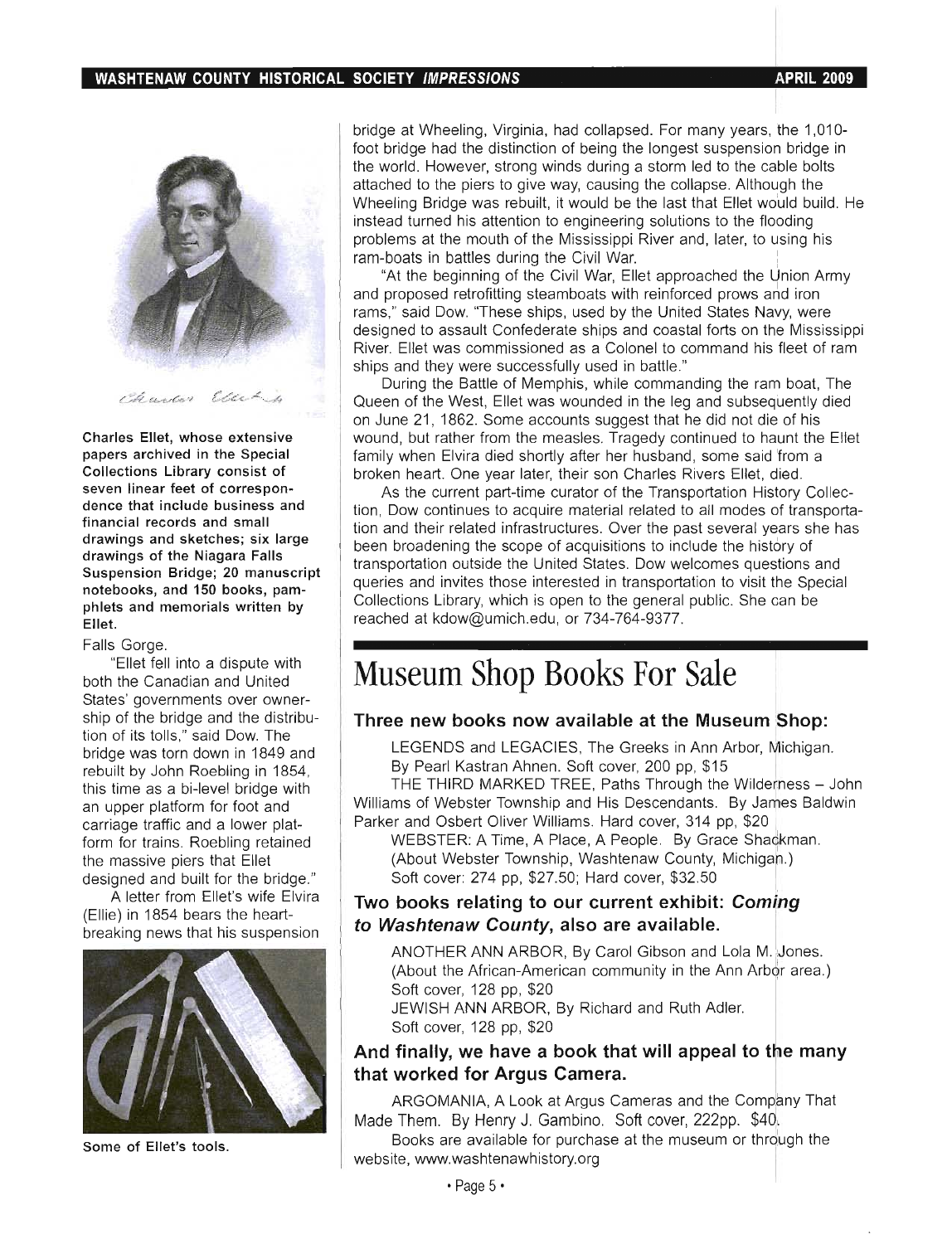### SUSAN WINEBERG • WAY BACK WHEN **Pontiac House Dated by Dendrochonology**

The house at 1526 Pontiac Trail, recently restored by Patrick McCauley, has been dated using a technique known as Dendrochronology. McCauley sent wood samples from his joists to Henri D. Grissino-Mayer at the University of Tennessee and for \$500 they were able to tell him his house was built in 1845. Although the house was moved to its current location in 1869, it is fairly certain to have come from the Lund Estate. McCauley believes it was the first house built by Jonathon Lund before he built his fabulous mansion, still standing at 1324 Pontiac Trail, in 1847. McCauley bases this on a set of initials carved in his basement, which belonged to PH. Howland, a relative of Charles Richmond, the brother of Mrs. Lund.

In doing his research, McCauley was also able to discover an old photograph of his home, showing that the location of the entry had been moved from right to left and the wing moved to the rear. You never know what you will find if you dig deep enough and McCauley has the stamina to keep on digging. If you are interested in having your property dated by dendrochronology you can contact him at

patrickmmccauley@hotmail.com



1526 Pontiac Trail then And now

## **Georgina Sanz's Story**

#### One of many to be found at Coming to Washtenaw County, currently at the Museum on Main Street.

My name is Georgina Sanz. I came to the United States in 1962 from Cuba. My family had to emigrate because we were considered counterrevolutionary. My husband, Lino, my eight month old son and myself came first to Miami. We lived briefly in Oklahoma before coming to Ann Arbor because an uncle told us this would be a better place to settle. My daughter was born in Washtenaw County in 1967.

When we left Cuba, we were forced to abandon our homes and all our property. We could not take any money, jewelry or family pictures with us. In my small suitcase I was able to bring only six outfits and two pairs of shoes. I was allowed to leave with only my plain gold wedding band and a watch. Everything else had to be left behind including my mother and father. Fortunately they were able to join us the next year.

In Cuba my father was a lawyer; in Ann Arbor he cleaned tables at a cafeteria at the University of Michigan. My husband was a captain in the Cuban Navy. He also worked for the University of Michigan, first as a janitor and then in an office.



This photo of Georgina Sanz's family is from an old newspaper clipping. Her father and mother are on the left; her husband is on the right; and she and her son, who was a month or two old when the family left Cuba, are in the center.

## **Upcoming Events**

#### Kempf House Noon Lecture Series

When: Wednesdays, noon to 1:00 P.M.

Admission: Members, \$1; Non-Members, \$2

Where: 312 S. Division St., Ann Arbor, MI

Details: Parking available in large public lot south of Kempf **House** 

April 8: Stu Johnson, father of Kempf House board member Kjirstan Blander, presents, Dixieland: The Forgotten Root of Jazz., explaining his lifelong love of all music, particularly jazz.

April 15 : Richard Rubenfeld, EMU art history professor with a special interest in cartoon and comic art, presents, Artists Who Age Successfully,

his reflections about aging among artists.

April 22: Keith Matz, selfdescribed "advanced amateur enthusiast," presents, *Imagery of* the Galapogos Islands, striking digital photos from his recent trip to the islands and to Quito, Ecuador.